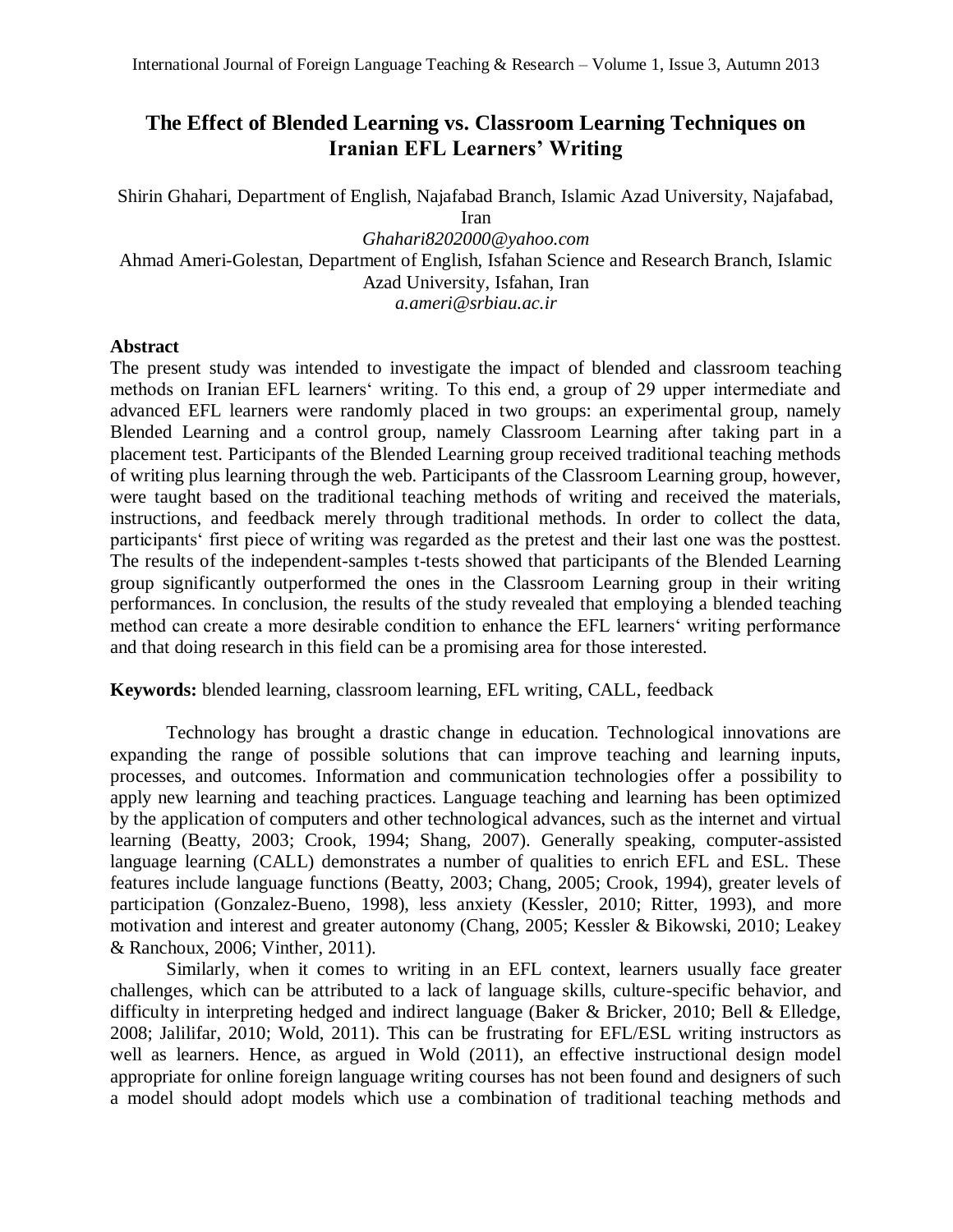techniques as well as techniques from CALL. In other words, resorting to merely traditional or completely online methods might not lead to desirable results.

Keeping one eye on traditional face-to-face learning benefits and another on e-learning advantages has paved the way to the emergence of "blended learning" (Thorne, 2003). In this sense, blending learning aims at combining the advantages of both face-to-face and e-learning environments. In practice, blending learning offers the possibility to benefit from the supportive classroom direct interaction and the flexibility of online learning. Hopper (2003) stated that blended courses proved to be more effective than fully online courses as it can create a positive relationship between face-to-face and online environments. Moreover, Dziuban, Hartman, and Moskal (2004) highlighted the positive effects of combining face-toface and online instruction on learning outcomes, lowering attrition rates, and learners' satisfaction. Garrison and Kanuta (2004) remarked that blended learning has the power to promote deep learning. According to Stacey and Gerbic (2008), the advantages of blended learning have been backing its central position in higher education.

Blended learning, as defined by Thorne (2003, p. 2), ―blends online learning with more traditional methods of learning and development‖. Kupetz and Ziegenmeyer (2005) referred to blended learning as ―the purposeful arrangement of media, methods and ways of organizing learning situations through combining traditional media and methods withe-learning elements and possibilities‖ (pp. 179-180). As claimed by Neumeier (2005), blended learning consists of six parameters: (1) mode, (2) model of integration, (3) distribution of learning content and objectives, (4) language teaching methods, (5) involvement of learning subjects (students, tutors, and teachers), and (6) location. Among these six parameters, the two major modes are face-toface and CALL. The mode which guides learners and where they often spend most of the time is called the lead mode; sequencing and negotiation of content is also done in the lead mode. The face-to-face phases are often obligatory while some online activities may not be (Neumeier, 2005). Giving learners this flexibility assumes that students are autonomous and will be responsible for their own learning (Grgurović, 2011).

Recently a lot of studies have been conducted to investigate the effect of implementing blended learning on students' performance but few studies have ventured into how students' writing skill improves. Many researchers found that designing a blended course improves students' scores and that the students showed positive attitude towards the implementation of such a blend, (Boyle, 2003; Dowling, 2003; Dziuban, 2004). O'Toole and Absalom (2003) contended that uploading material online positively affects the achievement level of the students. They found that the students who read the online material in addition to the in-class lecture had better performance in a quiz than those who only depended on the inclass traditional lecture. Researchers as Singh (2003) found that the students' participating in a blended course performed 10% better than those enrolled in a section taught in the traditional approach.

However, other researchers as Carroll (2003), in a contrastive study tested the differences in learning outcomes when two courses are taught. One course was taught using the traditional way and the other was supplemented with online instruction. The results revealed that there were no significant differences in the outcomes; rather, there were equal learning outcomes for students in the two sections. Cameron (2003), added students' motivation to learn increases when the material is varied as in using interactive learning tools such as simulations and static graphics in an online environment. Reasons (2005), designed a business course in three ways: face to face, blended, and fully online. The researchers found that the students enrolled in the online course performed better than the students enrolling in other sections even though the pedagogical teaching approach was the same. The strengths of blended language learning, in this survey, have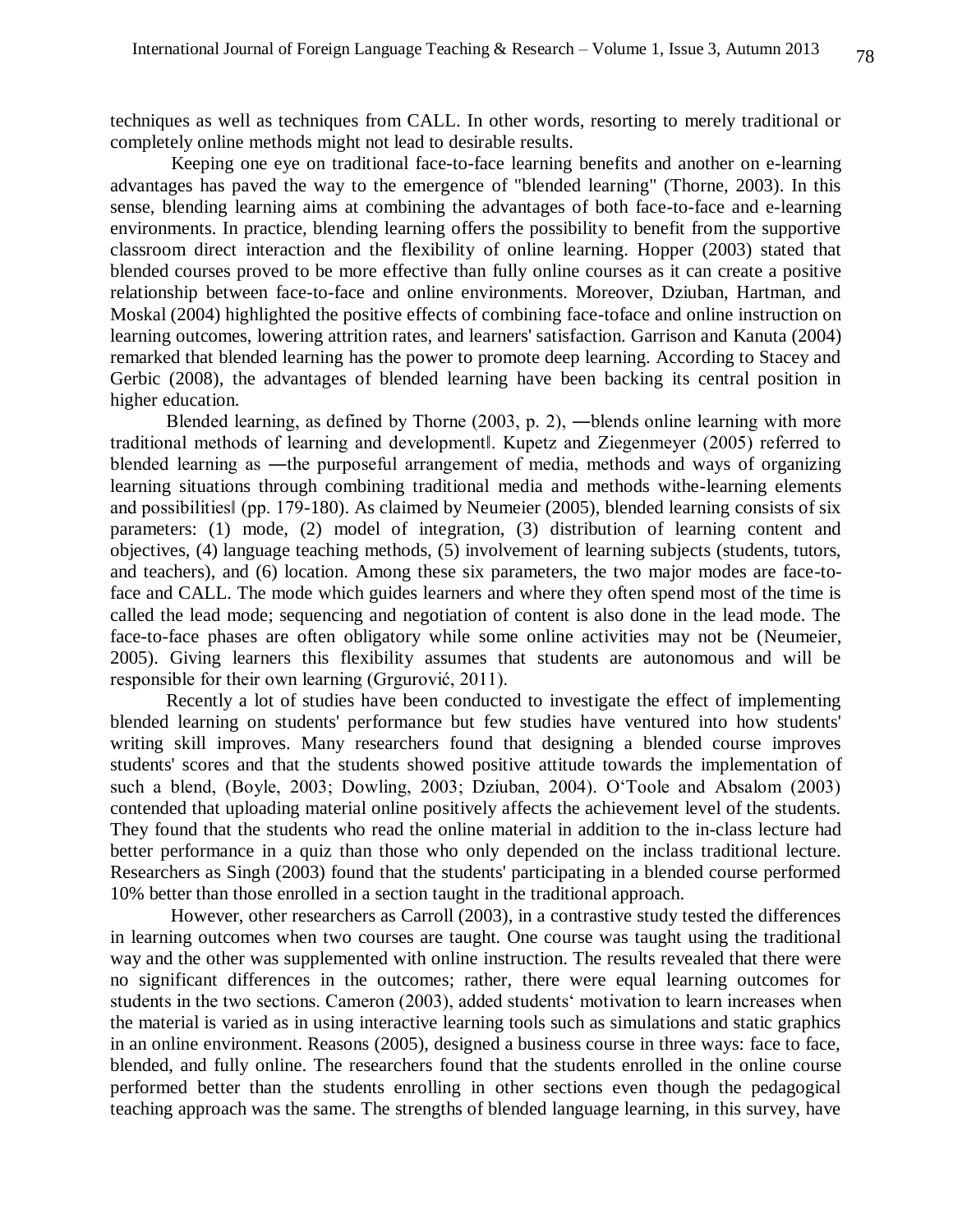been identified. First of all, it is said to provide a more individualized learning experience and more personalized learning support. Similarly, it supports and encourages independent and collaborative learning which increases student engagement in learning. Additionally, it accommodates a variety of learning styles and provides a place to practice the target language beyond the classroom. Plus, blended language learning provides a less stressful practice environment for the target language and provides flexible study, anytime or anywhere, to meet learners'needs. Last but not least, it helps students develop valuable and necessary twenty-first century learning skills.

Many teachers use these tools to enhance their students'learning. For example, word processing software is used to experiment with collaborative writing, self-assessment, and peer assessment. Students are encouraged to use instant messaging to practice conversation skills and forums for discussion on topics of interest. The Internet is used for research on class projects. Some students have their own blogs to practice writing and engage with an audience. Blogs are being used to create learner diaries to foster reflective practices and help develop skills and strategies that are vital to successful independent learners.

#### **Background**

Along with the introduction of computers into classrooms, CALL has been widely used in various fields to facilitate the teaching and learning of different aspects of foreign languages, among which the persuasive applications include word processing, games, corpus linguistics, computer-mediated communication, www resources, adapting other materials for CALL, and personal digital assistants (Bahrani, 2011; Chang, Chang, Chen & Liou, 2008; Fidaoui, Bahous & Bacha, 2010; Liou, Yang & Chang, 2011; Romeo, 2008). These studies have predominantly revealed that CALL motivates learners and facilities learning. For example, Bush and Crotty (1991) compared videodisc instruction with traditional instruction and concluded that the use of videodisc exercises made practice inherently more meaningful than traditional text-based exercises. Montali and Lewandowski (1996) found that poor readers not only felt more successful with bimodal presentation, but were more successful in terms of comprehending content.

The use of technology has also long been introduced to complement traditional writing classes (Chang et al., 2008; Fidaoui et al., 2010; Goldberg, Russell, & Cook, 2003; Liou et al., 2011; Shang, 2007). For example, Chang et al. (2008) developed an online collocation aid for EFL writers in Taiwan, aiming at detecting and correcting learners'miscollocations attributable to L1 interference. Relevant correct collocation as feedback messages was suggested according to the translation equivalents between learner's L1 and L2. The system utilized natural language processing (NLP) techniques to segment sentences in order to extract V-N collocations in given texts, and to derive a list of candidate English verbs that shared the same Chinese translations via consulting electronic bilingual dictionaries. After combining nouns with these derived candidate verbs as V-N pairs, the system made use of a reference corpus to exclude the inappropriate V-N pairs and singled out the proper collocations. The results showed that the system could effectively pinpoint the miscollocations and provide the learner with adequate collocations that the learner intended to write but misused and that this online assistant facilitated EFL learnerwriters collocation use. Shang (2007) examined the overall effect of using email on the improvement of writing performance in aspects of syntactic complexity, grammatical accuracy and lexical density and investigated the relation between the number of email exchanges and writing performance. Data collected from 40 non-traditional EFL students enrolled in an intermediate reading class at a university in Taiwan showed that students made improvements on syntactic complexity and grammatical accuracy, that exchanging email messages with their peers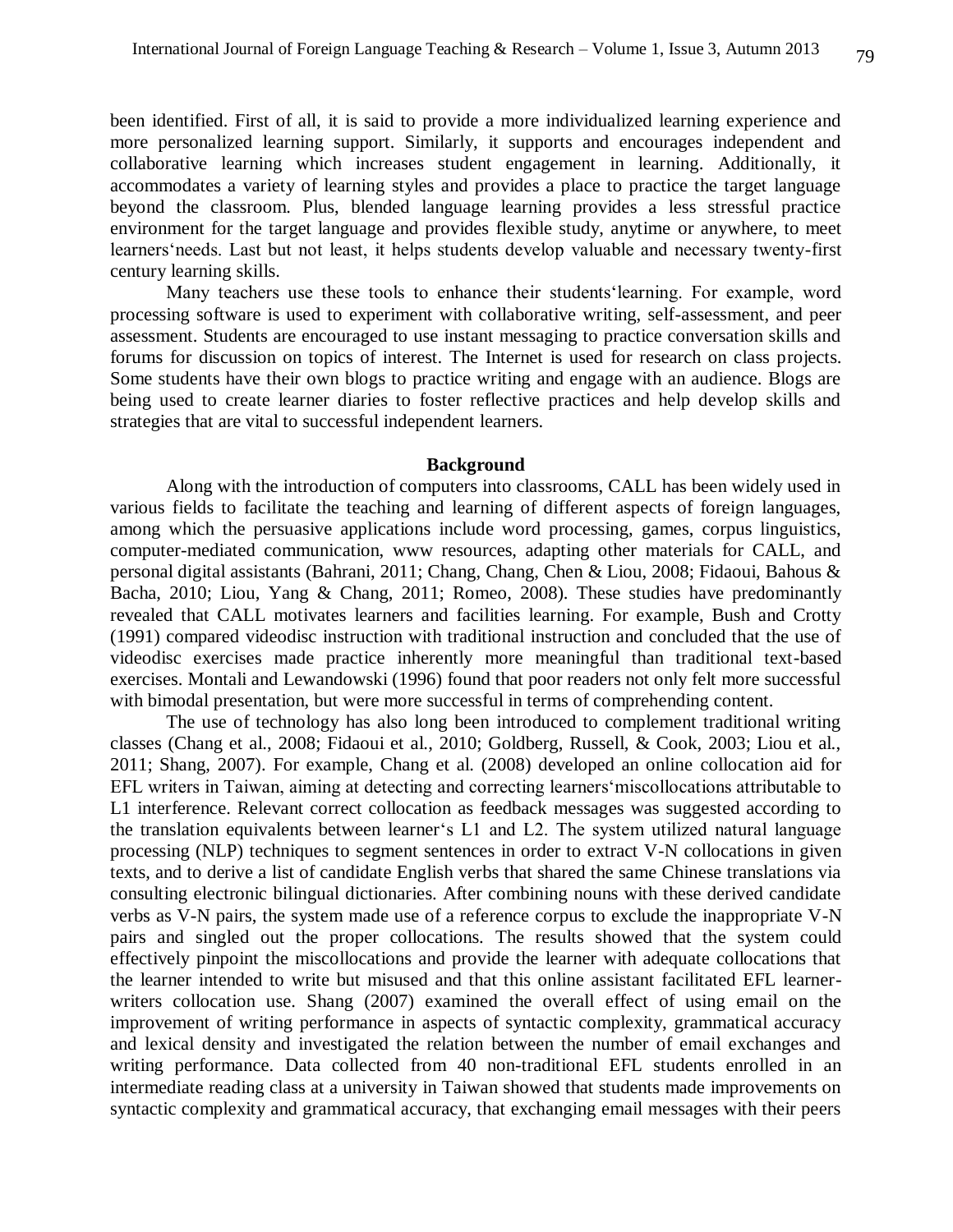at least four times might have a greater overall improvement on their writing performance, and that the email approach was a positive strategy that helped improve students foreign language learning and attitudes towards English. Thus the researcher suggested designing an effective email task to enhance foreign language writing development and attitudes.

Even so, as argued in Wold (2011), an effective instructional design model appropriate for online foreign language writing courses have not been found and designers of such a model should teach writing needs and should teach using a blended learning format instead of solely using an online learning format. It should be the same with traditional foreign language writing courses, because blended learning have been found to offer a process-oriented environment for collaboration, communication, confidence building, and better attitudes towards writing that does not exist when working exclusively online (ChihHua, 2008; Clark & Olson, 2010; Colakoglu & Akdemir, 2010).

Empirical studies on blended learning in language classes fall into comparison (Barr, Leakey, & Ranchoux, 2005; Chenoweth & Murday, 2003; Chenoweth, Green & Youngs, 2001; Scida &Saury, 2006) and non-comparison studies (Bañados, 2006; Grgurović, 2011; Stracke, 2007). The former examines the effectiveness of blended learning by comparing blended instruction (face-to-face together with CALL instruction) with traditional instruction (face-to-face without CALL instruction); and the latter investigates blended learning program design and implementation, and attitudes towards blended learning held by teachers and students. The blended learning classes in all the studies combined two modes: faceto-face in the classroom and CALL in the computer lab or student home via CALL programs, learning management systems (LMS), and the web, sometimes in conjunction with computer-mediated communication tools. Some studies made use of CALL technology features to set deadlines for exercises so students would complete them in a timely manner (Scida & Saury, 2006). Some studies showed that the learners improved their proficiency in a language skill (usually speaking and reading) because they could practice it both in the CALL mode and face-to-face mode (Bañados, 2006; Barr et al., 2005). Some studies revealed that students needed more support from the instructor in addition to a more detailed schedule of assignments and deadlines (Chenoweth et al., 2006).

The present study was primarily intended to investigate the impact of traditional and blended teaching methods on Iranian EFL learners' writing. As one of the few studies on the topic, the study, more specifically, was aimed to examine the role blended learning plays in Iranian EFL learners' writing performance in general. In addition, the study tried to compare two methods of teaching writing, namely traditional and blended to see, first of all, which one is more preferred in an Iranian context, and which one results in better writing among Iranian EFL learners. Therefore, based on what mentioned above the following research question can be posed:

1. Is there any significant difference between traditional and blended EFL writing teaching methods?

2. Which of the two EFL writing teaching methods (traditional and blended) results in better writing performance?

## **Methodology**

#### **Participants**

Participants of the study were Iranian EFL learners who were learning English in a language institutes in Isfahan. Both male and female learners participated in the study. Attempts were made to include an equal number of each gender, so that the gender of participants could be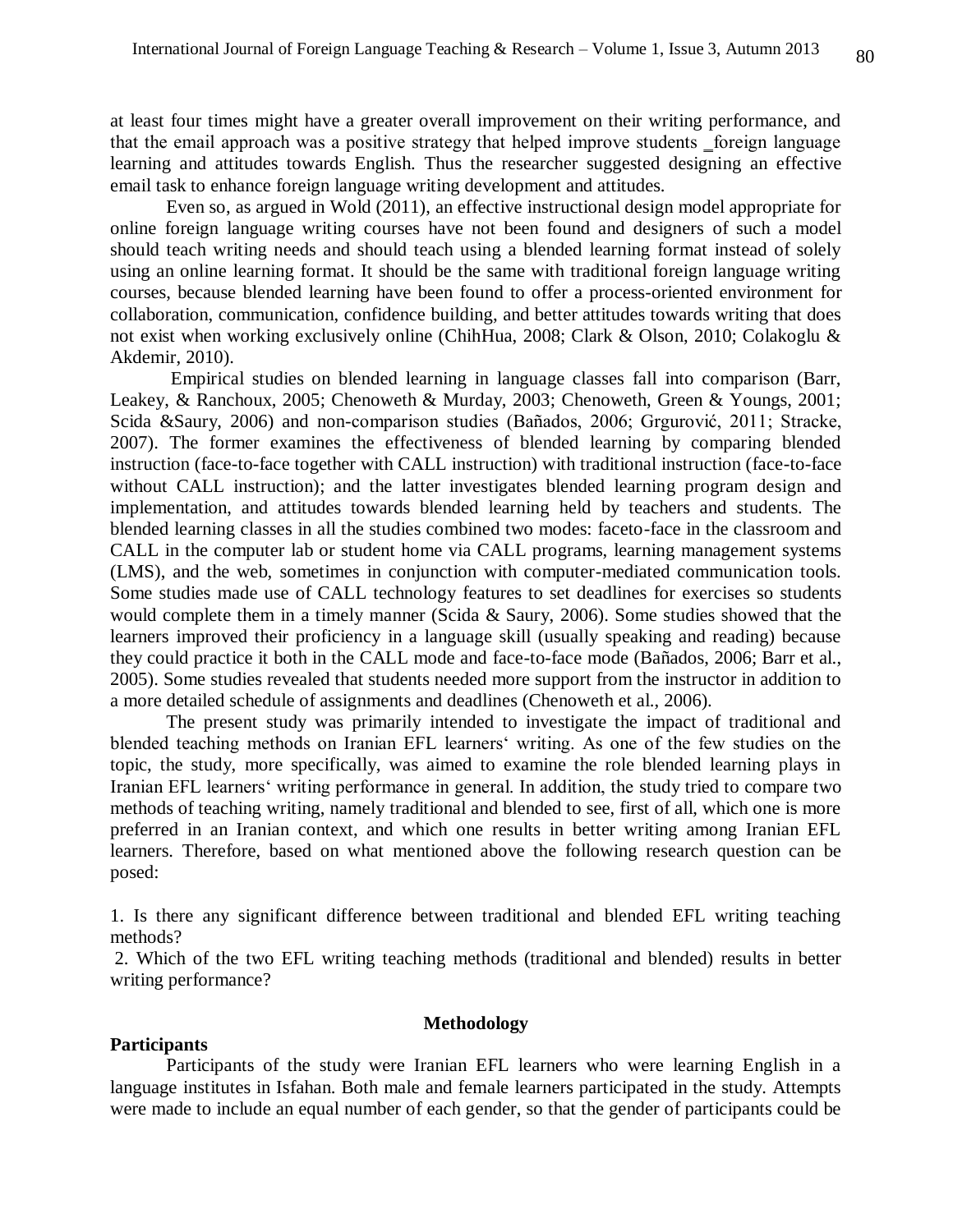controlled. In order to choose participants, a placement test was used to select a homogeneous group of upper-intermediate and advanced learners (n=29), who were randomly assigned into two groups, an experimental group (Blended Learning) and a control group (Classroom Learning).

The Blended Learning group  $(n=14)$  received traditional teaching methods of writing plus learning via the web. The control group, Classroom Learning, (n=15) was taught based on the traditional teaching methods of writing and received the materials, instructions, and feedback through traditional classroom methods.

## **Instruments**

Oxford Placement Test (Allen, 2004), which is a valid and reliable test and a highly effective instrument in grouping participants, was used to follow the placement procedure. The test and its criteria for placement were used to appropriately place learners in relevant proficiency levels. In addition to the placement test, the textbook used during the course was Zemach and Rumisek's (2003), ―Academic writing: From paragraph to essay‖. The book consists of 12 units. In units 1-7 students become familiar with the structure and types of paragraphs. Units 8-12 familiarize learners with the organization and features of essays. In addition to the textbook, a blog was designed through which students were supposed to get parts of their materials and instructions. It is imperative to point out that the content of the blog was in correspondence with that of the book. Participants in the experimental group had to check their materials and receive their feedback through this page. Finally, Brown and Bailey's (1985) categorical scoring instrument, which is a kind of rating scale to evaluate students' writing skills, was used to rate students' writing performances.

## **Procedure**

After placing participants in the experimental and control groups, the former received the instruction through traditional teaching methods of writing in the classroom, but the materials (main and extra) as well as feedback were presented through the net. For the control group, the course was taught based on traditional classroom teaching methods, and materials, instructions, and feedback were presented in classroom. In order to collect data, students'first piece of writing was taken as the pretest and their last piece as the posttest. All students in the experiment received the treatment in seven sessions. After the assignments were collected, five of the assignments were given to three raters and after checking for the inter-rater reliability, one of the raters continued the scoring based on Brown and Bailey's rating scale.

#### **Results**

In order to answer the research questions, two independent samples t-tests were conducted for both the pretest and posttest, with the treatment in each group as the independent variable and the writing scores as the dependent variable. Table 1 presents the descriptive statistics concerning the results of the pretest.

|                 | Group               |    | <b>Mean</b> | <b>Std.deviation   Std.error</b> |               |  |
|-----------------|---------------------|----|-------------|----------------------------------|---------------|--|
|                 |                     |    |             |                                  | mean          |  |
| <b>Pre-test</b> | <b>Experimental</b> |    | 2.53        | 2.20                             | 57<br>$\cdot$ |  |
|                 | <b>Control</b>      | 14 | .36         | 2.41                             | .64           |  |

**Table 1.** *Descriptive Statistics for the Pretest*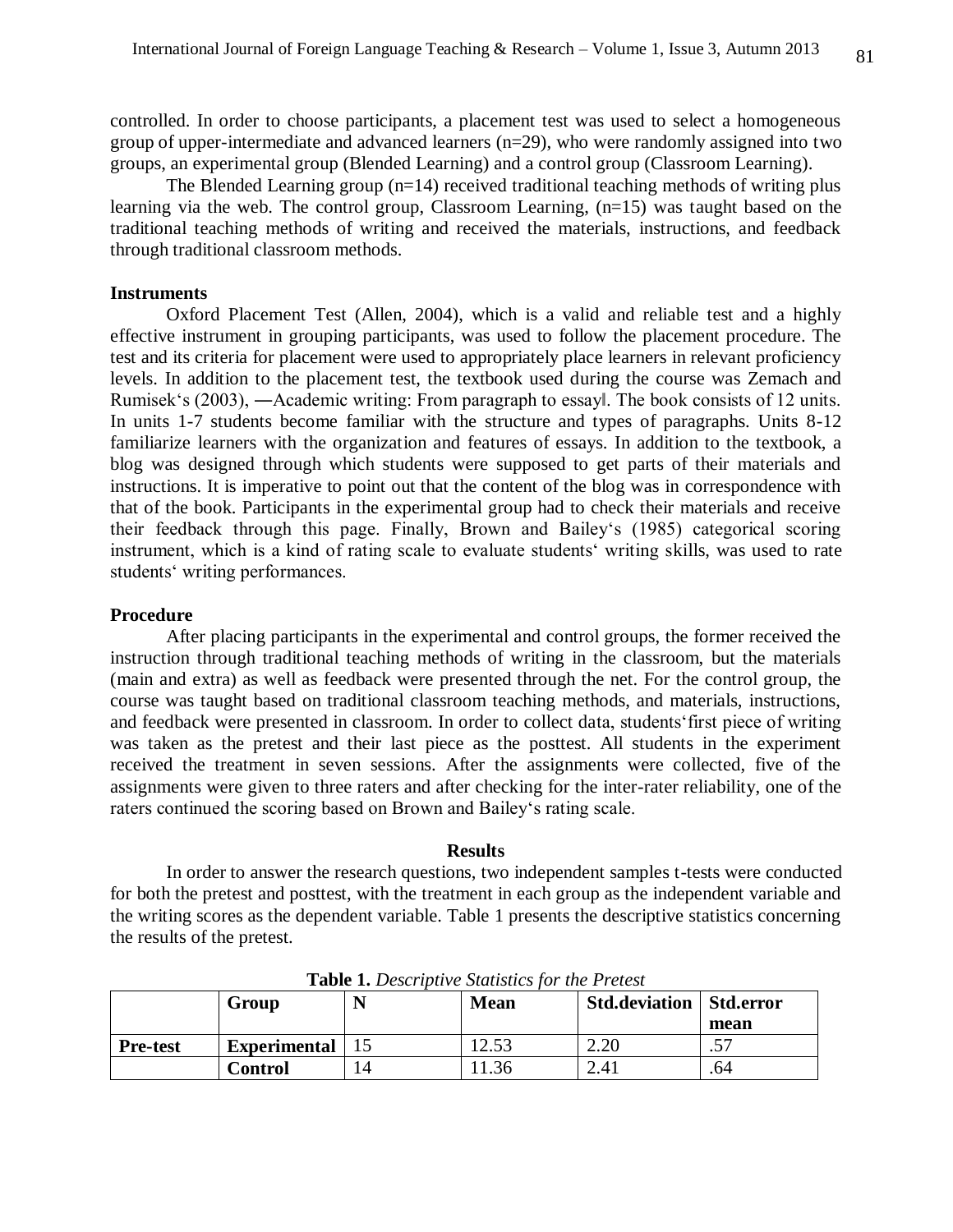Looking at the mean scores of the two groups, it can be seen that there does not seem to be a highly, if any, significant difference between the performance of the participants of the two groups in the pretest. However, an independent samples t-test was run to see if there was any statistically significant difference between the performances of the participants of each group. Table 2 presents the results of the t-test.

| Levene's Test for Equality of |           |             |      | t-test for Equality of |       |      | 95% Confidence Interval |                  |        |       |
|-------------------------------|-----------|-------------|------|------------------------|-------|------|-------------------------|------------------|--------|-------|
| <b>Variances</b>              |           |             |      | <b>Means</b>           |       |      | of the Difference       |                  |        |       |
|                               |           | $\mathbf F$ | Sig. | T                      | Df    | Sig. | <b>Mean</b>             | <b>Std.error</b> | Lower  | upper |
|                               |           |             |      |                        |       |      | differences             |                  |        |       |
| BL                            | Equal     | .50         | .49  | 1.38                   | 27    | .18  | 1.18                    | .86              | $-.58$ | 2.93  |
| <b>Pretest</b>                | variances |             |      |                        |       |      |                         |                  |        |       |
|                               | assumed   |             |      |                        |       |      |                         |                  |        |       |
|                               | Equal     |             |      | 1.37                   | 26.32 | .18  | 1.18                    | .86              | $-.59$ | 2.94  |
|                               | variances |             |      |                        |       |      |                         |                  |        |       |
|                               | not       |             |      |                        |       |      |                         |                  |        |       |
|                               | assumed   |             |      |                        |       |      |                         |                  |        |       |

**Table 2.** *Independent Samples t test for the Pretest*

The results clearly shows that there was no significant difference between the performance of participants of the experimental group ( $M = 12.53$ ,  $SD = 2.20$ ) and that of the control group ( $M = 11.36$ ,  $SD = 2.41$ ) at the beginning of the treatment indicating they were quite homogeneous in this respect.

Thus, it can be inferred that any possible difference in the performance of the participants in the posttest would be the result of the efficacy or inefficiency of the treatment.

After the treatment was conducted, the results were subjected to another independent samples t-test to see if exposing students to blended learning resulted in better writing performances. Table 3 presents descriptive statistics of the posttest for both experimental and control groups.

|          | Group               |  | <b>Mean</b> | <b>Std.deviation   Std.error</b> |                 |  |  |  |  |
|----------|---------------------|--|-------------|----------------------------------|-----------------|--|--|--|--|
|          |                     |  |             |                                  | mean            |  |  |  |  |
| posttest | <b>Experimental</b> |  | 7.67        | 1.45                             | $\gamma$<br>. ٹ |  |  |  |  |
|          | Control             |  | 5.43        | 1.50                             | .40             |  |  |  |  |

**Table 3**. *Descriptive Statistics for the Posttest*

As Table 3 shows, it can be inferred that both groups had very significant improvement in the posttest. In other words, comparing the mean scores of the two groups in the pretest,  $(M =$ 12.53,  $SD = 2.20$ ) for the experimental group and (M = 11.36,  $SD = 2.41$ ) for the control group, with the ones in the posttest,  $(M = 17.67, SD = 1.45)$  for the experimental group and  $(M = 15.43,$  $SD = 1.50$ ) for the control group, it is apparent that both groups had better performances after the treatment in each group. However, to identify if blended teaching had any statistically significant difference in the experimental group, it was essential to run an independent-samples t-test. Table 4 presents the results of the test.

## **Table 4.** *Independent Samples t test for the posttest*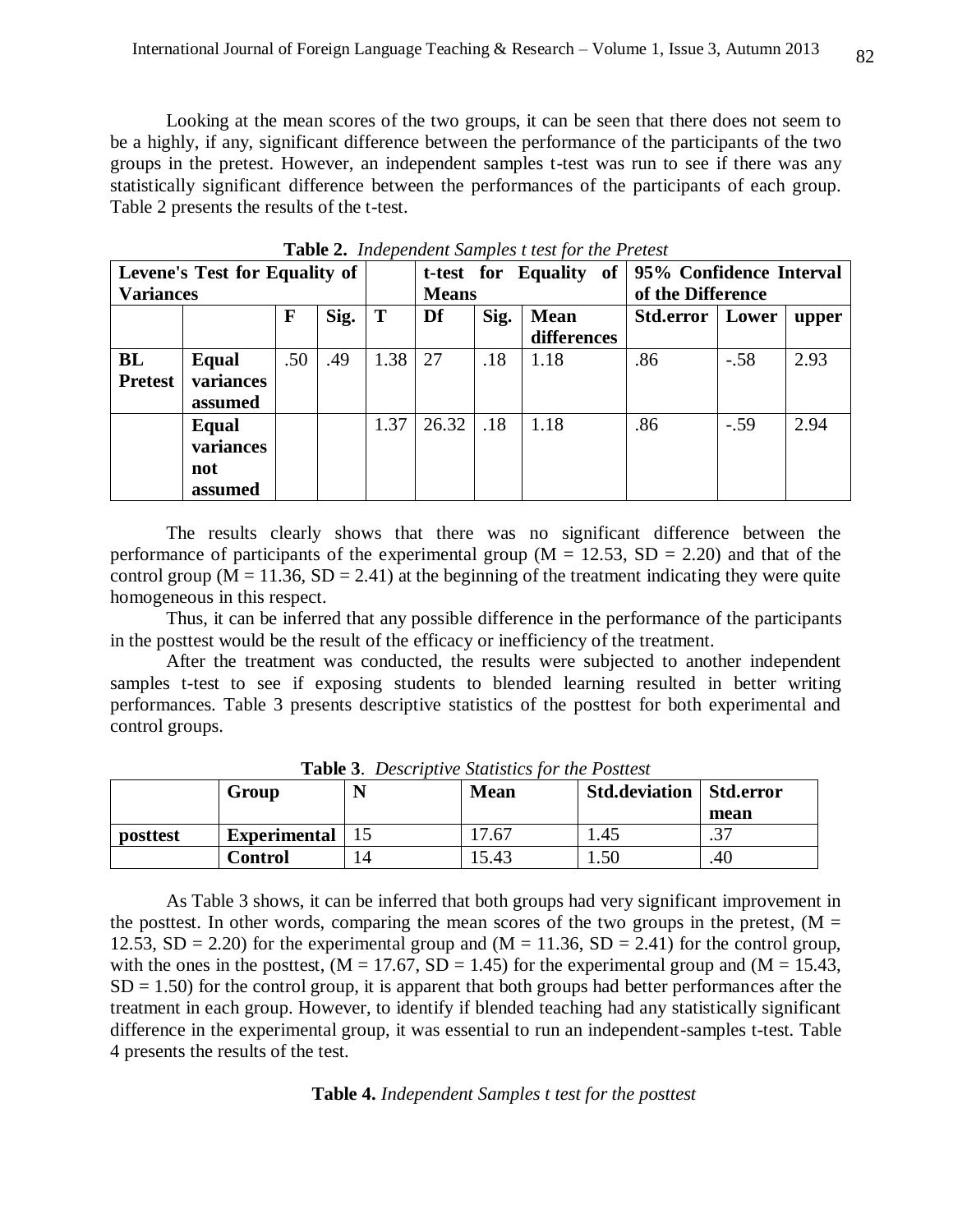| of<br><b>Test for Equality</b><br><b>Levene's</b> |              |      |      |              |       | t-test for Equality of | 95% Confidence Interval |           |       |       |
|---------------------------------------------------|--------------|------|------|--------------|-------|------------------------|-------------------------|-----------|-------|-------|
| <b>Variances</b>                                  |              |      |      | <b>Means</b> |       |                        | of the Difference       |           |       |       |
|                                                   |              | F    | Sig. | T            | Df    | Sig.                   | <b>Mean</b>             | Std.error | Lower | upper |
|                                                   |              |      |      |              |       |                        | differences             |           |       |       |
| BL                                                | <b>Equal</b> | .000 | .97  | 4.08         | 27    | .000                   | 2.24                    | .55       | 1.11  | 3.36  |
| <b>Pretest</b>                                    | variances    |      |      |              |       |                        |                         |           |       |       |
|                                                   | assumed      |      |      |              |       |                        |                         |           |       |       |
|                                                   | Equal        |      |      | 1.08         | 26.68 | .000 <sub>1</sub>      | 2.24                    | .55       | 1.11  | 3.37  |
|                                                   | variances    |      |      |              |       |                        |                         |           |       |       |
|                                                   | not          |      |      |              |       |                        |                         |           |       |       |
|                                                   | assumed      |      |      |              |       |                        |                         |           |       |       |

Table 4 shows that there was a highly significant difference in writing scores for the experimental group ( $M = 17.67$ ,  $SD = 1.45$ ) and the ones for the control group ( $M = 15.43$ ,  $SD =$ 1.50); t (27) = 4.08,  $p < .001$ . Therefore, it can be concluded that the treatment was effective and the results gave a positive answer to the first research question. In other words, there was a significant difference between the traditional teaching method of writing and blended learning. However, as long as the second research question is concerned, it seems that results favored a blended teaching method of writing.

## **Conclusion**

Based on the results of the study, several conclusions can be drawn. First of all, the results of the study clearly showed that the mere application of technology and removing the physical classroom cannot result in the most ideal learning situation for second/foreign language learners. However, it is completely possible to integrate traditional classroom and modern technology to enhance learners' performance in any of the skills and sub-skills, especially writing.

The results of the study are completely in line with previous research on blended learning and computer-assisted language learning. Many of such studies have revealed positive influences of blended learning on student performance (Ladyshewsky, 2004; Motteram, 2006); student participation and motivation (DeGeorge-Walker & Keeffe, 2010; Lopez-Perez, Perez-Lopez & Rodriguez-Ariza, 2011; Ugur, Akkoyunlu & Kurbanoglu, 2011), increased access and flexibility (Macedo-Rouet, Ney, Charles & Lallich-Boidin, 2009), cost-effectiveness (Herman & Banister, 2007); and more active and deeper learning (Bonk, Kim & Zeng, 2006; Cooner, 2010) in comparison with traditional classes (Donnely, 2010; Woltering, Herrler, Spitzer & Spreckelsen, 2009).

As Marsh (2012) indicates online learning/teaching environments can provide different ways of learning and the construction of a potentially richer learning environment which provides fresh approaches to learning, and allows for different learning styles, as well as greater diversification in and greater access to learning. Such learning environments should supplement or complement traditional faceto-face learning environments or, on the other hand, may provide a complete learning package that requires little face-to-face contact. No doubt, all teaching in the very near future will be supported by more or less digital- or net-based flexible solutions in the educational organization.

In addition, several line of research can be suggested. First, second language researchers are encouraged to use blended learning to examine the effects of corrective feedback. Previous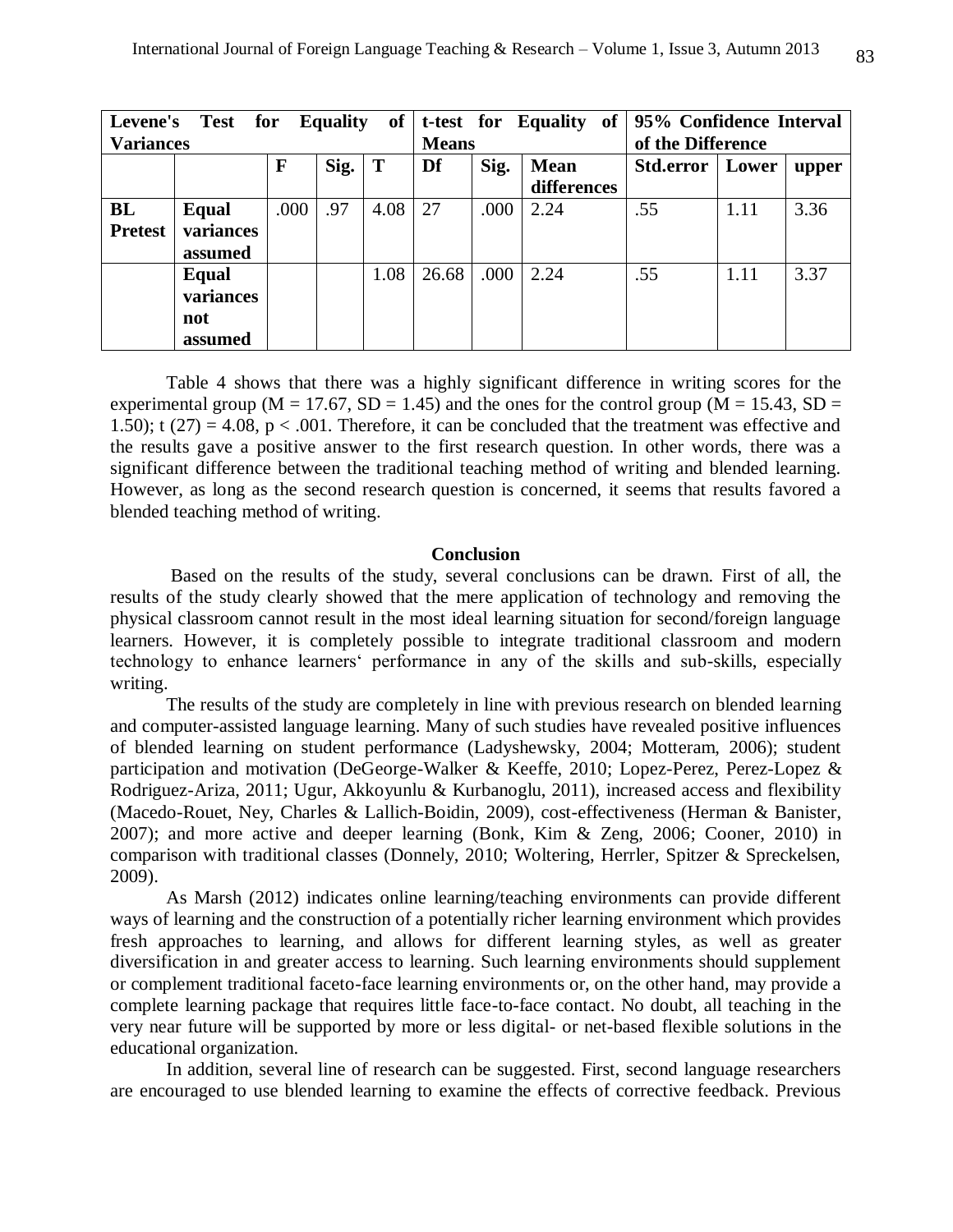research on using email and the Review' section of MS Office to provide input for second language writers (Shiri & Ameri-Golestan, 2013) and to give corrective feedback on IELTS Writing Task 1 (Ameri-Golestan, 2012) has shown that the application of technology, such as the internet and certain software does result in better performance in students' writing. Another line of research that can be supported by blended learning is raising language learners' consciousness with regard to the rhetorical structure of different types of writing, such as descriptive, expository, and argumentative, among others. Finally, the impact of uptake can be scrutinized using blended learning. Language learners can receive the materials, instruction, and feedback in the classroom, but they can receive extra materials related to the type of correction they received in the class through the internet and send their corrected writing as uptake to the teacher.

Like any other research, the study was not without limitations. Sometimes participants had problems receiving the material through the blog and the researchers had to mail them individually and sometimes emails failed. This caused the process of data collection to last longer than the researchers expected.

#### **References**

Ameri-Golestan, A. (2012). Impact of task planning on IELTS task 1 writing GRA score. First National Conference on Innovations and Challenges in English Language Pedagogy, IAU-Najafabad Branch, Isfahan, Iran, 8 November 2012.

Bahrani, T. (2011). Computer assisted language learning—some aspects. *Language in India*, 11(9), 271- 278.

Baker, W., & Bricker, R.H. (2010). The effects of direct and indirect speech acts on native English and ESL speakers' perception of teacher written feedback. *System*, 38, 75-84.

Bañados, E. (2006). A blended-learning pedagogical model for teaching and learning EFL successfully through an online interactive multimedia environment. *CALICO Journal*, 23,533- 550.

Barr, D., Leakey, J., & Ranchoux, A. (2005). Told like it is! An evaluation of an integrated oral development project. *Language Learning & Technology,* 9(3), 55-78.

Beatty, K. (2003). *Teaching and researching computer-assisted language learning. London*/New York: Pearson education Limited.

Bell, D. C., & Elledge, S.R. (2008). Dominance and peer tutoring sessions with English language learners. *The Learning Assistance Review*, 13, 17-30.

Boyle, T., Bradley, C., Chalk, P., Jones, R., & Pickard, P. (2003). Using blended learning to improve student success rates in learning to program. *Journal of Educational Media*, 28(2-3), 165-178.

Bush, M. D., & Crotty, J. (1991). Interactive videodisc in language teaching. In W. F. Smith (ed.), *Modern technology in foreign language education: applications and projects* (pp. 75-96). Lincolnwood, IL: National Textbook Co.

Cameron, B. (2003). The effectiveness of simulation in a hybrid and online networking course. *TechTrend*s, 47(5), 18-21.

Chang, M-M. (2005). Applying self-regulated learning strategies in a web-based instruction—an investigation of motivationperception. *Computer Assisted Language Learning,* 18(3), 217-230.

Chang, Y-C., Chang, J. S., Chen, H-J., & Liou, H-C. (2008). An automatic collocation writing assistant for Taiwanese EFL learners: *A case of corpus-based NLP technology.* Computer Assisted Language Learning, 21(3), 283-299.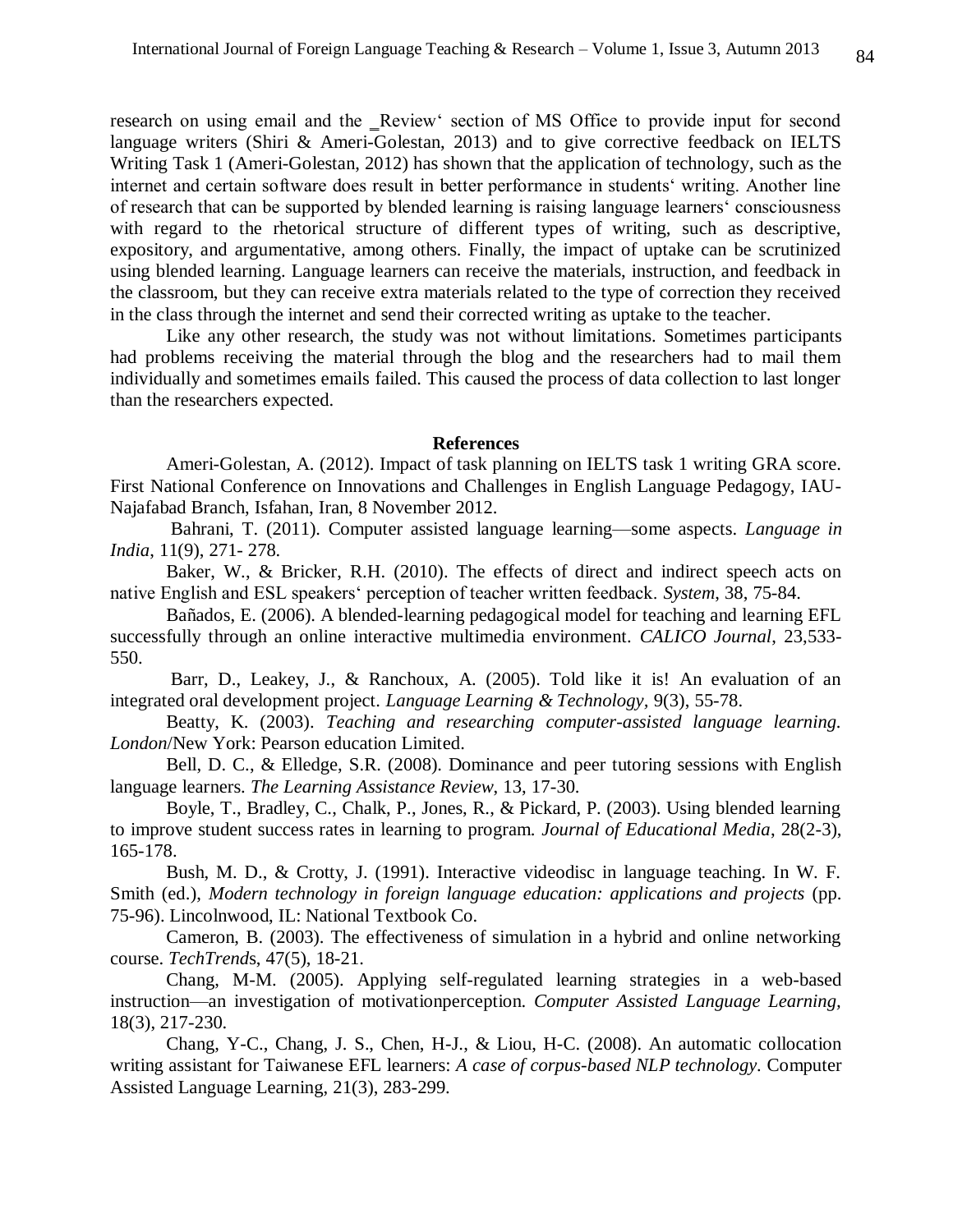Chenoweth, N. A., & Murday, K. (2003). Measuring student learning in an online French course. *CALICO Journal*, 20, 285-314.

Chenoweth, N. A., Ushida, E., & Murday, K. (2006). Student learning in hybrid French and Spanish courses: An overview of language online. *CALICO Journal*, 24, 115-145.

Chih-Hua, K. (2008). Designing an online writing system: Learning with support*. RELC Journal*, 39, 285-299.

Clark, M., & Olson, V. (2010). Scientific method: A blended instructional model. *Journal of College Teaching and Learning*, 7, 35-38.

Colakoglu, O., & Akdemir, O. (2010). Motivational measure of the instruction compared: Instruction based on the ARCS motivation theory vs traditional instruction in blended courses. Turkish Online. *Journal of Distance Education*, 11, 73-89.

Crook, C (1994). Computers and the collaborative experience of learning. London: Routledge.

Dowling, C., Godfrey, J.M., & Gyles, N. (2003). Do hybrid flexible delivery teaching methods improve accounting students' learning outcomes? *Accounting Education*, 12(4), 373- 391.

Dziuban, C., Hartman, J., & Moskal, P. (2004). Blended learning. Educause Review, 200.

Fidaoui, D., Bahous, R., & Bacha, N. N. (2010). CALL in Lebanese elementary ESL writing classrooms. *Computer Assisted Language Learning*, 23(2), 151-168.

Garrison, R., & Kanuka, H. (2004). Blended learning: Uncovering its transformative potential in higher education. *Internet and Higher Education*, 7, 95-105.

Goldberg, A., Russell, M., & Cook, A. (2003). The effect of computers on student writing: A metaanalysis of studies from1992 to 2002. *The Journal of Technology, Learning, and Assessment*, 2(1), 1- 52.

Gonzalez-Bueno, M. (1998). The effect of electronic mail on Spanish L2 discourse. *Language Learning and Technology*, 1(2), 55 -70.

Hopper, K. (2003). Reasons to go hybrid. *Distance Education Report*, 7(24), 7.

Green, A., & Youngs, B. E. (2001). Using the web in elementary French and German courses: Quantitative and qualitative study results. *CALICO Journal*, 19, 89-123.

Grgurović, M. (2011). Blended learning in an ESL class: a case study. *CALICO Journal,*  29(1), 100-117.

Jalilifar, A. (2010). Thematization in EFL students" composition writing and its relation to academic experience. *RELC Journal*,41, 31-45.

Kessler, G. (2010). Fluency and anxiety in self-access speaking tasks: the influence of environment. *Computer Assisted Language Learning*, 23(4), 361-375.

Kupetz, R., &Ziegenmeyer, B. (2005). Blended learning in a teacher training course: integrated interactive e-learning andcontact learning. *ReCALL*, 17(2), 179-196.

Leakey, J., & Ranchoux, A. (2006). BLINGUA. A blended language learning approach for CALL. *Computer Assisted Language Learning*, 19(4-5), 357-372.

Montali, J., & Lewandowski, L. (1996). Bimodal reading: benefits of a talking computer for average and less skilled readers*. Journal of Learning Disabilities*, 29(3), 271-279.

Neumeier, P. (2005). A closer look at blended learning: Parameters for designing a blended learning environment for language teaching and learning. *ReCALL*, 17, 163–178.

O'Toole, J.M., & Absalom, D.J. The impact of blended learning on student outcomes: is there room on the horse for two? *Journal of Educational Media*, 28(2-3), 179-190.